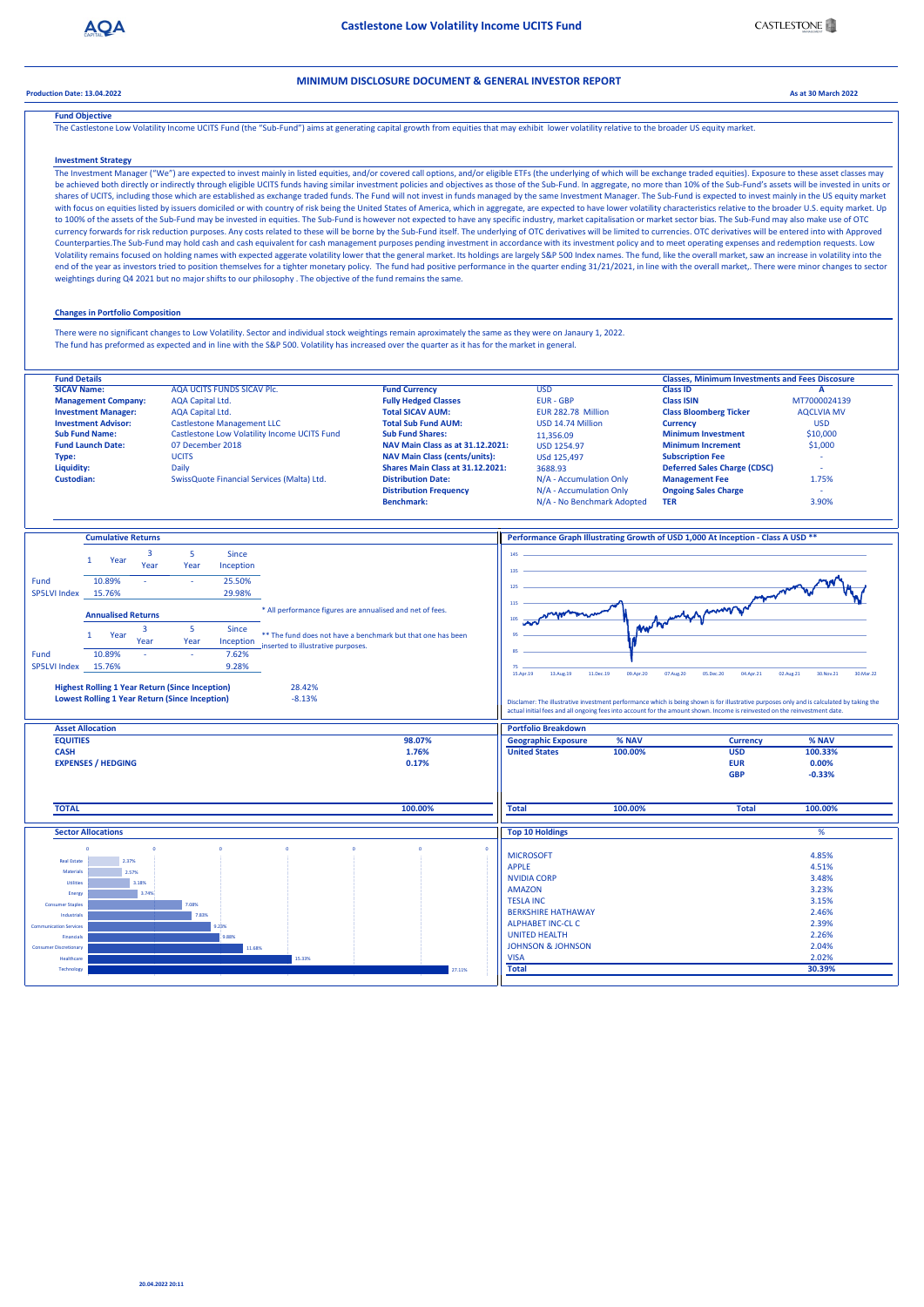

# **Castlestone Low Volatility Income UCITS Fund** .



### **Production Date: 13.04.2022 As at 30 March 2022**

| <b>Management Company and Investment Manager Details</b> |                                              |                 | <b>Investment Advisor Details</b>           |  |  |  |  |
|----------------------------------------------------------|----------------------------------------------|-----------------|---------------------------------------------|--|--|--|--|
| Name:                                                    | <b>AQA Capital Ltd.</b>                      | Name:           | <b>Castlestone Management LLC</b>           |  |  |  |  |
| <b>Address:</b>                                          | 6, Market Street, Floriana, FRN 1082, Malta  | <b>Address:</b> | 185 Hudson Street, 25th Floor, Suite 2544   |  |  |  |  |
| Tel:                                                     | 00356 2347 9801                              | Tel:            | 001 (201) 633 4715                          |  |  |  |  |
| Email:                                                   | info@aqa-capital.com                         | Email:          | info@castlestonemanagementllc.com           |  |  |  |  |
| <b>Website:</b>                                          | www.aqa-capital.com                          | Website:        | www.castlestonemanagementllc.com/#          |  |  |  |  |
| <b>Administratror Details</b>                            |                                              |                 | <b>Custodian Details</b>                    |  |  |  |  |
| Name:                                                    | Calamatta Cuschieri Fund Services Ltd.       | Name:           | SwissQuote Financial Services (Malta) Ltd.  |  |  |  |  |
| <b>Address:</b>                                          | <b>Ewropa Business Centre, Trig Dun</b>      | <b>Address:</b> | 46 Palazzo Spinola, St. Christopher Street, |  |  |  |  |
|                                                          | Karm, Birkirkara, Malta                      |                 | Valletta, VLT 1464                          |  |  |  |  |
| Tel:                                                     | 00356 2568 8688                              | Tel:            | 00356 2713 5161                             |  |  |  |  |
| Email:                                                   | info@cc.com.mt                               | Email:          | N/A                                         |  |  |  |  |
| <b>Website:</b>                                          | www.cc.com.mt                                | <b>Website:</b> | swissquote.com/malta                        |  |  |  |  |
|                                                          | South African Representative Office Details  |                 |                                             |  |  |  |  |
| Name:                                                    | Prescient Management Company (RF) (Pty) Ltd. |                 |                                             |  |  |  |  |
| <b>Address:</b>                                          | Prescient House, Westlake Business Park,     |                 |                                             |  |  |  |  |
|                                                          | Otto Close, Westlake, 7945                   |                 |                                             |  |  |  |  |
| Tel:                                                     | 0027 21 700 3600                             |                 |                                             |  |  |  |  |
| Email:                                                   | info@prescient.co.za                         |                 |                                             |  |  |  |  |
| <b>Website:</b>                                          | www.prescient.co.za/                         |                 |                                             |  |  |  |  |
|                                                          |                                              |                 |                                             |  |  |  |  |

**Volatility:** Volatility is a statistical measure of the dispersion of returns for a given security or market index.

**Number Positive Months:** The number of months since inception where the fund has delivered positive return.

## **MINIMUM DISCLOSURE DOCUMENT**

**Sharpe Ratio:** The Sharpe Ratio is used to indicate the excess return the portfolio delivers over the risk-free rate per unit of risk adopted by the fund.

**Standard Deviation:** The deviation of the return stream relative to its own average.

**Maximum Drawdown:** The maximum peak to trough loss suffered by the Fund since inception

**Maximum Gain**: Largest increase in any single month.

| <b>Risk Profile</b>                                                                                                                                                                                                                                                                                                                                                                                                                                                                                                                                                                                                                    |                                                                    |  |    |  |  |   |  |  |
|----------------------------------------------------------------------------------------------------------------------------------------------------------------------------------------------------------------------------------------------------------------------------------------------------------------------------------------------------------------------------------------------------------------------------------------------------------------------------------------------------------------------------------------------------------------------------------------------------------------------------------------|--------------------------------------------------------------------|--|----|--|--|---|--|--|
|                                                                                                                                                                                                                                                                                                                                                                                                                                                                                                                                                                                                                                        | Lower risk                                                         |  |    |  |  |   |  |  |
|                                                                                                                                                                                                                                                                                                                                                                                                                                                                                                                                                                                                                                        | Higher risk<br>Typically lower rewards<br>Typically higher rewards |  |    |  |  |   |  |  |
|                                                                                                                                                                                                                                                                                                                                                                                                                                                                                                                                                                                                                                        |                                                                    |  |    |  |  |   |  |  |
|                                                                                                                                                                                                                                                                                                                                                                                                                                                                                                                                                                                                                                        |                                                                    |  | 3. |  |  | 6 |  |  |
| The above risk and reward indicator rates this Sub-Fund as category 5 meaning that the Sub-Fund offers a medium to high risk of making a loss but also a medium<br>to high chance of making gains. It should be noted that even the lowest category on the indicator does not mean risk free. The rating shown is not guaranteed and<br>may change over time. The Sub-Fund's rating reflects the nature of its investments and the corresponding risks to which the Fund is exposed. These risk factors,<br>which include the risks listed below, may affect the value of the Sub-Fund's investments or expose the Sub-Fund to losses. |                                                                    |  |    |  |  |   |  |  |
| <b>Fund-Specific Risks</b>                                                                                                                                                                                                                                                                                                                                                                                                                                                                                                                                                                                                             |                                                                    |  |    |  |  |   |  |  |
| <b>Duplication of Fees</b> – Given that the Sub-Fund may invest in other collective investment schemes, there may be a risk of duplication of fees and commissions<br>charged against the capital of the Sub-Fund.                                                                                                                                                                                                                                                                                                                                                                                                                     |                                                                    |  |    |  |  |   |  |  |
| <b>Exchange Rate Risk</b> – The Sub-Fund may invest in assets denominated in currencies other than USD, thereby exposing the Sub-Fund to fluctuations in exchange<br>rates.                                                                                                                                                                                                                                                                                                                                                                                                                                                            |                                                                    |  |    |  |  |   |  |  |
| Charges and Expenses - Charges and expenses will be charged against capital, which may have the effect of constraining capital growth.                                                                                                                                                                                                                                                                                                                                                                                                                                                                                                 |                                                                    |  |    |  |  |   |  |  |
| Operational Risk – If a custodian appointed by or on behalf of the Sub-Fund were to become insolvent or act negligently or fraudulently, this could lead to the<br>substantial loss of securities held in custody for the Sub-Fund.                                                                                                                                                                                                                                                                                                                                                                                                    |                                                                    |  |    |  |  |   |  |  |
| More information regarding risks may be found in the "Risk Factors" section in the Company's Prospectus. The "Practical Information" below explains how you may<br>obtain a free copy of the Prospectus and other useful information.                                                                                                                                                                                                                                                                                                                                                                                                  |                                                                    |  |    |  |  |   |  |  |
| <b>Glossary</b>                                                                                                                                                                                                                                                                                                                                                                                                                                                                                                                                                                                                                        |                                                                    |  |    |  |  |   |  |  |
| Annualised Performance: Annualised performance shows longer term performance rescaled to a 1-year period. Annualised performance is the average return per<br>year over the period. Actual annual figures are available to the investor on request.                                                                                                                                                                                                                                                                                                                                                                                    |                                                                    |  |    |  |  |   |  |  |
| Highest and Lowest return: The highest and lowest returns for any 1 year over the period since inception have been shown                                                                                                                                                                                                                                                                                                                                                                                                                                                                                                               |                                                                    |  |    |  |  |   |  |  |

**NAV:** The net asset value represents the assets of a Fund less its liabilities.